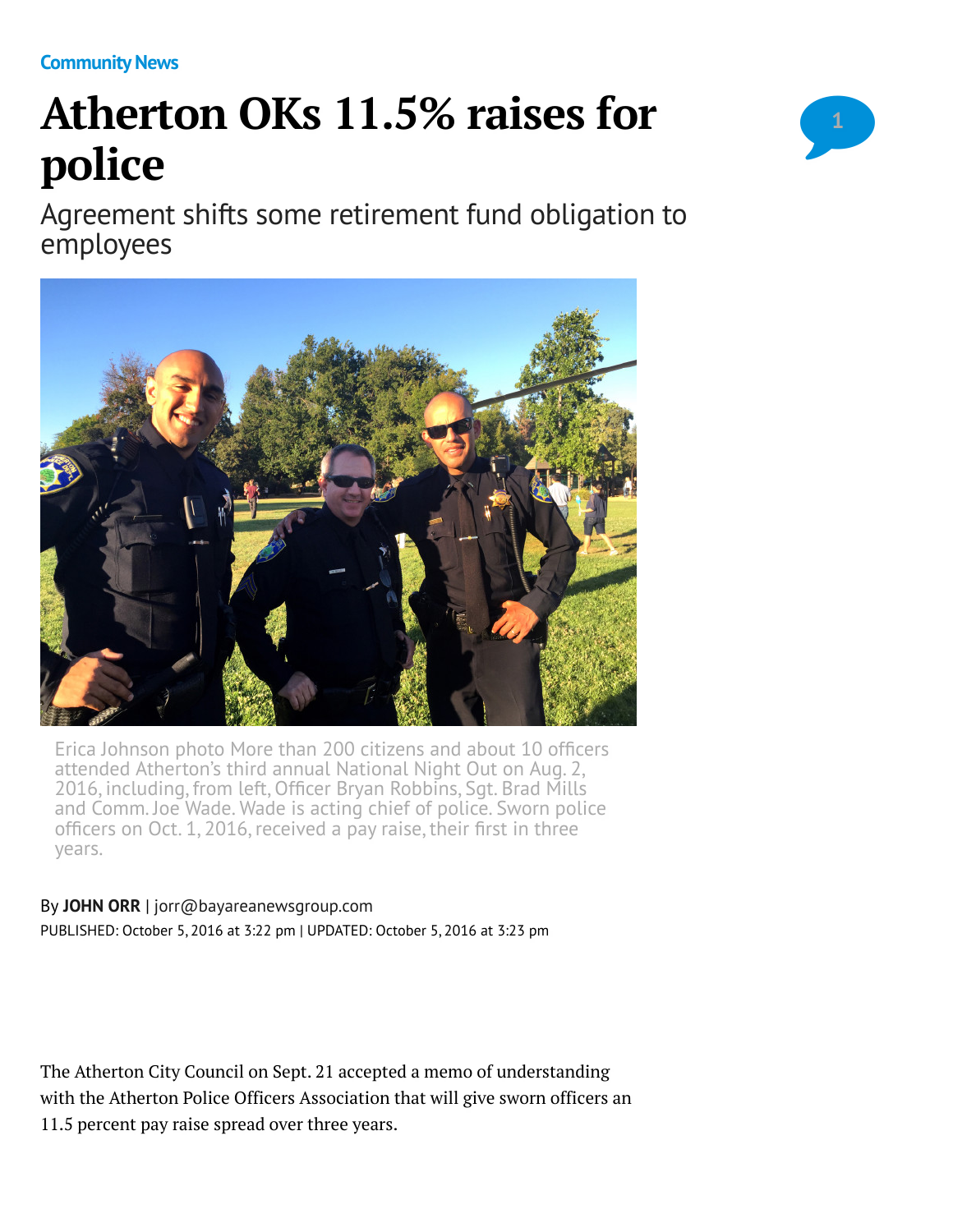Sworn police officers had gone three years without a raise.

Included in the deal, which was reached in negotiations between City Manager George Rodericks and the police officers' union, is a change in how much each employee pays into his or her own CalPERS retirement program. In the long haul, that change is expected to save the town money by reducing its share contributions to the retirement funds.

As of Oct. 1, salaries of sworn officers went up 4 percent, with 1 percent of that raise going into their retirement accounts.

On July 1, 2017, their salaries will rise 3.75 percent, with 1 percent of that going to their retirement plans.

On July 1, 2018, salaries for both sworn and nonsworn police personnel will rise 3.75 percent, again with 1 percent of that amount going into their retirement plans.

"At the end of the day," explained City Manager George Rodericks last week, "the town saves money (with the retirement plan change) because our (CalPERS) obligation is less. But on the flip side, the employee's pension goes up, and they make more in retirement."

Nonsworn employees of the town outside the Police Officers Association got a 2.5 percent raise on July 1. On Oct. 1, they received another raise of half of 1 percent.

Yearly salary ranges for members of the Police Officers Association, old deal to new deal:

- Community service officer, range of \$59,215.09 to \$68,548.80; changes to \$68,870.17 to \$79,725.83.
- Dispatcher/records assistant, range of \$68,456.64 to \$83,209.52; changes to \$75,792.67 to \$94,325.21.
- Sworn police officer, range of \$85,704.48 to \$105,737.04; changes to \$91,373.57 to \$133,108.68 1.04
- Sworn police sergeant, range of \$102,713.76 to \$126,721.92; changes to \$109,501.18 to \$133,108.68.

The City Council also approved a raise of half of a 1 percent for Rodericks and voted to decouple his salary from the cost-of-living increases given to other town employees.

Rodericks' salary increased to \$209,750 per year on Oct. 1.